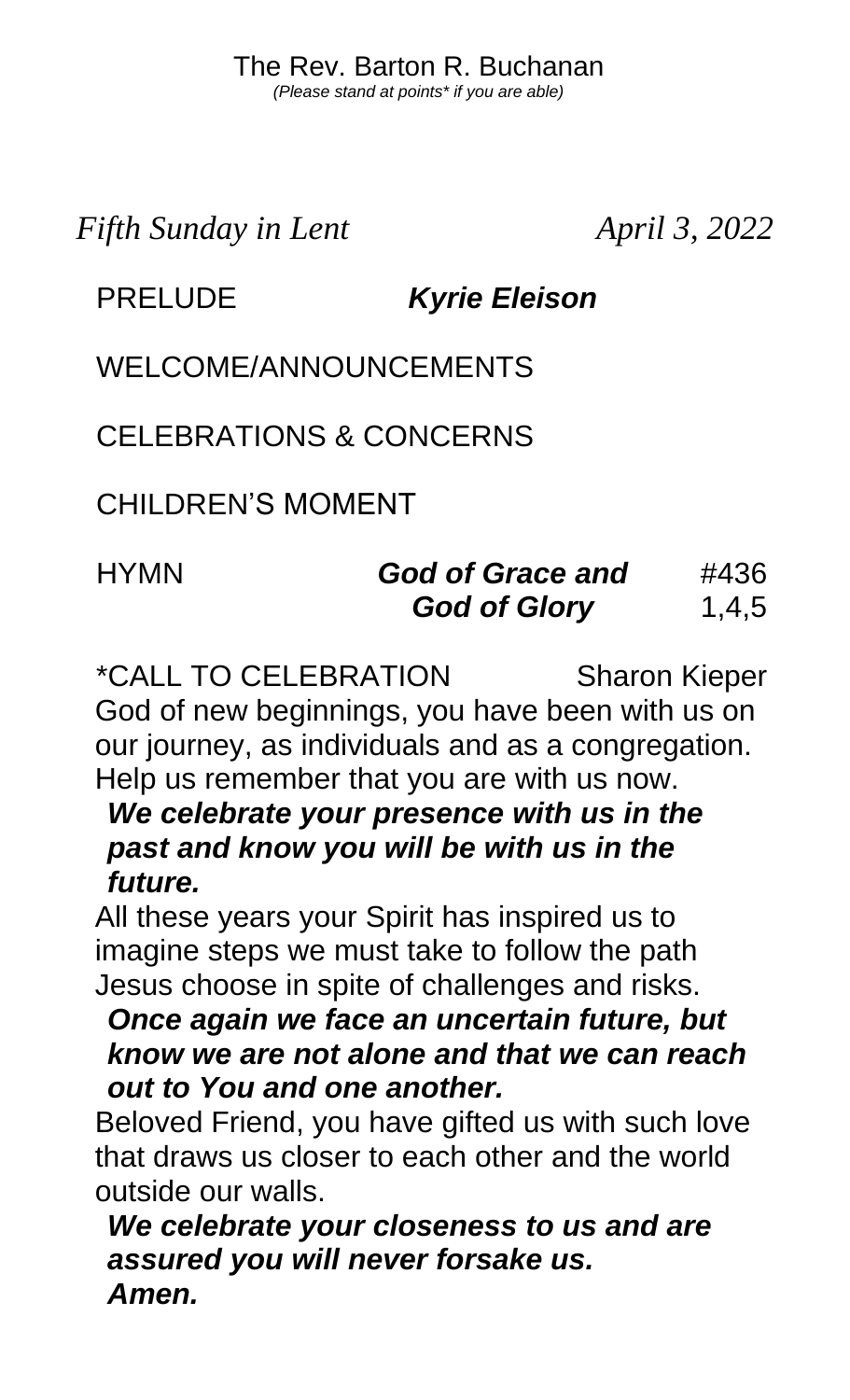SONG OF PRAISE

*All is Well* Choir

OFFERTORY INVITATION Carl Kieper *Creator of all things new, we know that all we have is from you and we return but a part to you. Remind us to use our gifts in ways that bring you joy, further your kingdom in the world and share the love we have for you and each other. Amen.*

OFFERTORY *Up Where We Belong*

\*DOXOLOGY

*Praise God from whom all blessings flow; Praise God all creatures here below; Praise God above, you heavenly host; Praise Father, Son and Holy Ghost. Amen.*

SCRIPTURE Isaiah 43:16-21, 25

GOOD NEWS Rev. David Houesal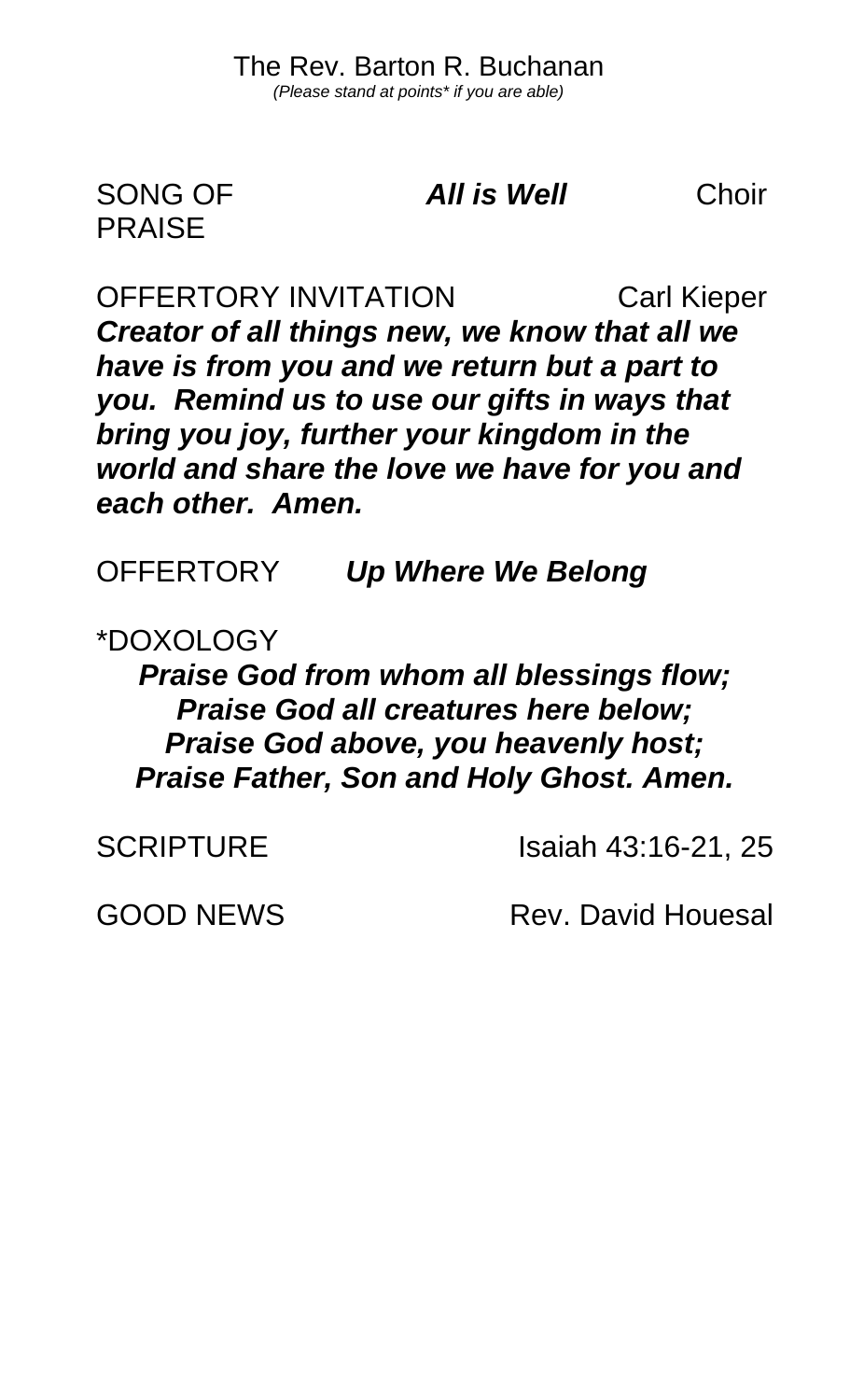### PRAYER OF CONFESSION

*Creator God, we sense you are waiting for us to "get it", to know we cannot afford to be spectators or critics. We are called to be creators too. Yet we are often not prepared to take the risks, to jump in and get our hands dirty, to believe in ourselves or our dreams enough to make a difference. So we coast and become critical of others who dare to step up and imagine you have actually been talking with them. We confess we have a host of excuses for sitting on our hands, for not speaking up, for walking away from opportunities. Awaken us with your mercy. Amen.*

**COMMUNION** 

BENEDICTION RESPONSE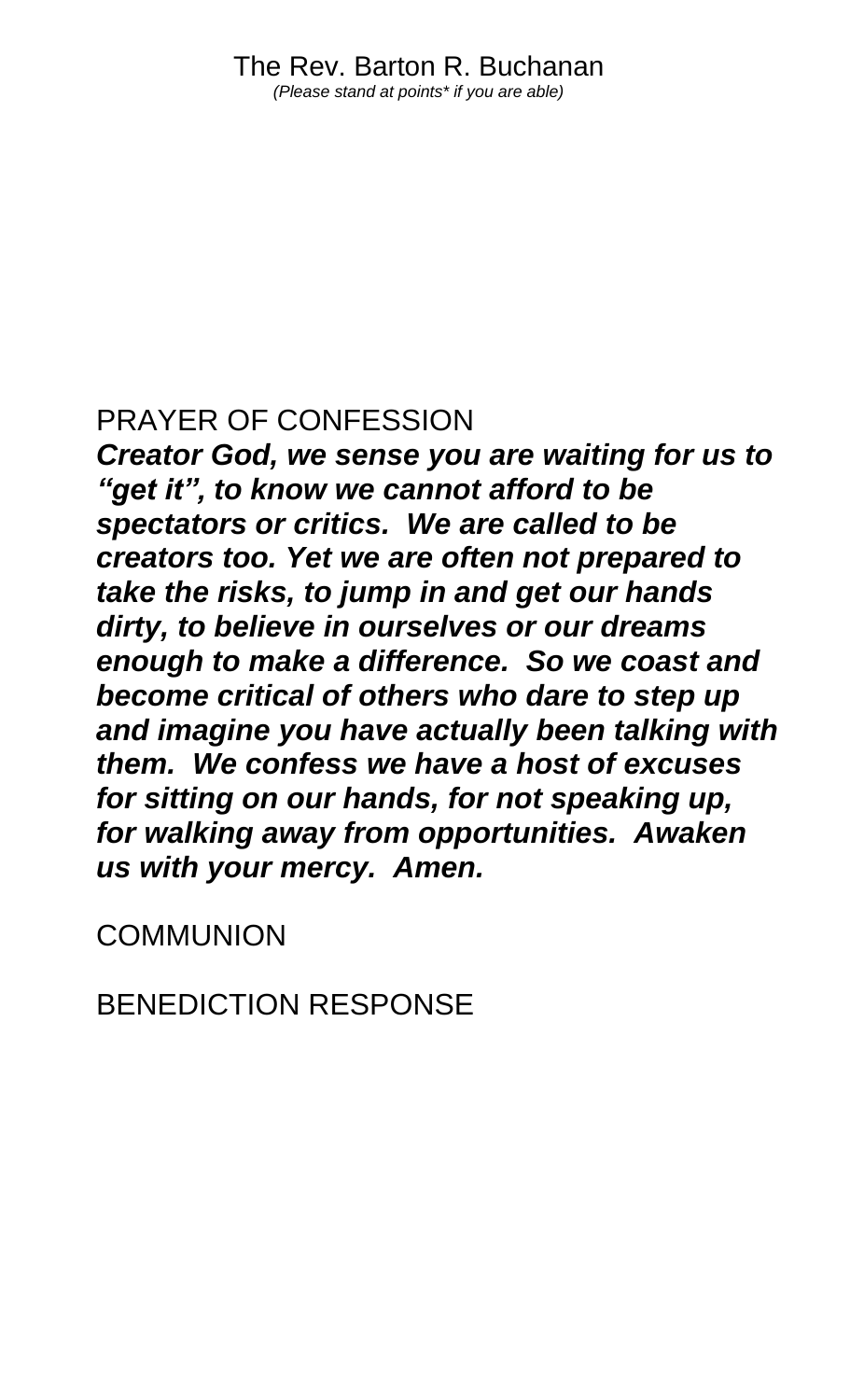



Provoking thought. Inspiring spirit. Accepting all.

10710 Park Ridge-Gotha Road, Windermere, Florida 34786 Phone: 407-876-2112 Pastor home office: 407-963-8254 https://windermereunion.org/

# *April 3, 2022 Scripture and Announcements*



# **Ushers** Becky Neaman

Pastor Barton Buchanan, Senior Pastor - pastorbarton@windermereunion.org Pastor Marcelino Rivera ,Iglesia del Pueblo - pastormarcelino@windermereunion.org Chris Stumpf, Ministry of Child Education - happyheart.chris@gmail.com Troy Dolendo, Music Director - Troy@windermereunion.org Sarah Larenas Rinsch, Office Manager - office@windermereunion.org

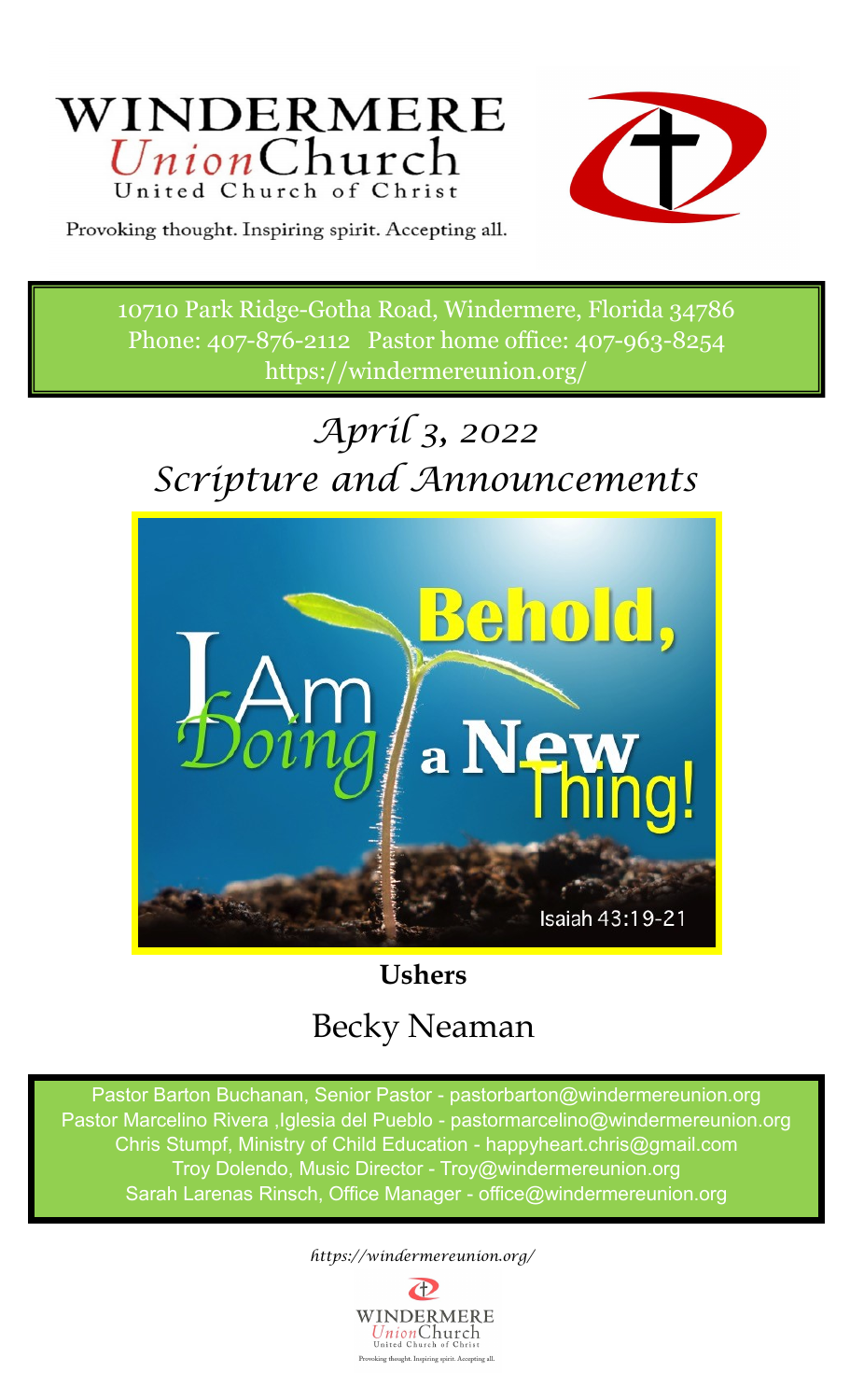

**Welcome to Windermere Union Church. We're Glad You're Here!**

Please fill out a visitor's card and let us help you get connected. If you have a question about a ministry or event, we are here to help! Contact the church office at 407-876-2112.

#### **Isaiah 43:16-21,25 (The Message)**

This is what God say, a God who builds a road right through the ocean, who carves a path through pounding waves,

The God who summons horses, and chariots, and armies -

they lie down and then can't get up;

they're snuffed out like so many candles;

"Forget what's happened; don't keep going over old history.

Be alert! Be present! I'm about to do something brand-new.

It's bursting out! Don't you see it?

There it is! I'm making a road through the desert, rivers in the badlands.

Wild animals will say "Thank You!" - the coyotes and the buzzards - Because I provided water in the desert, rivers through the sun-baked earth,

Drinking water for the people I choose,

The people I made especially for myself, a people custom-made to praise me.

I, yes I, am the one who takes care of your sins -

That's what I do. I don't keep a list of your sins.

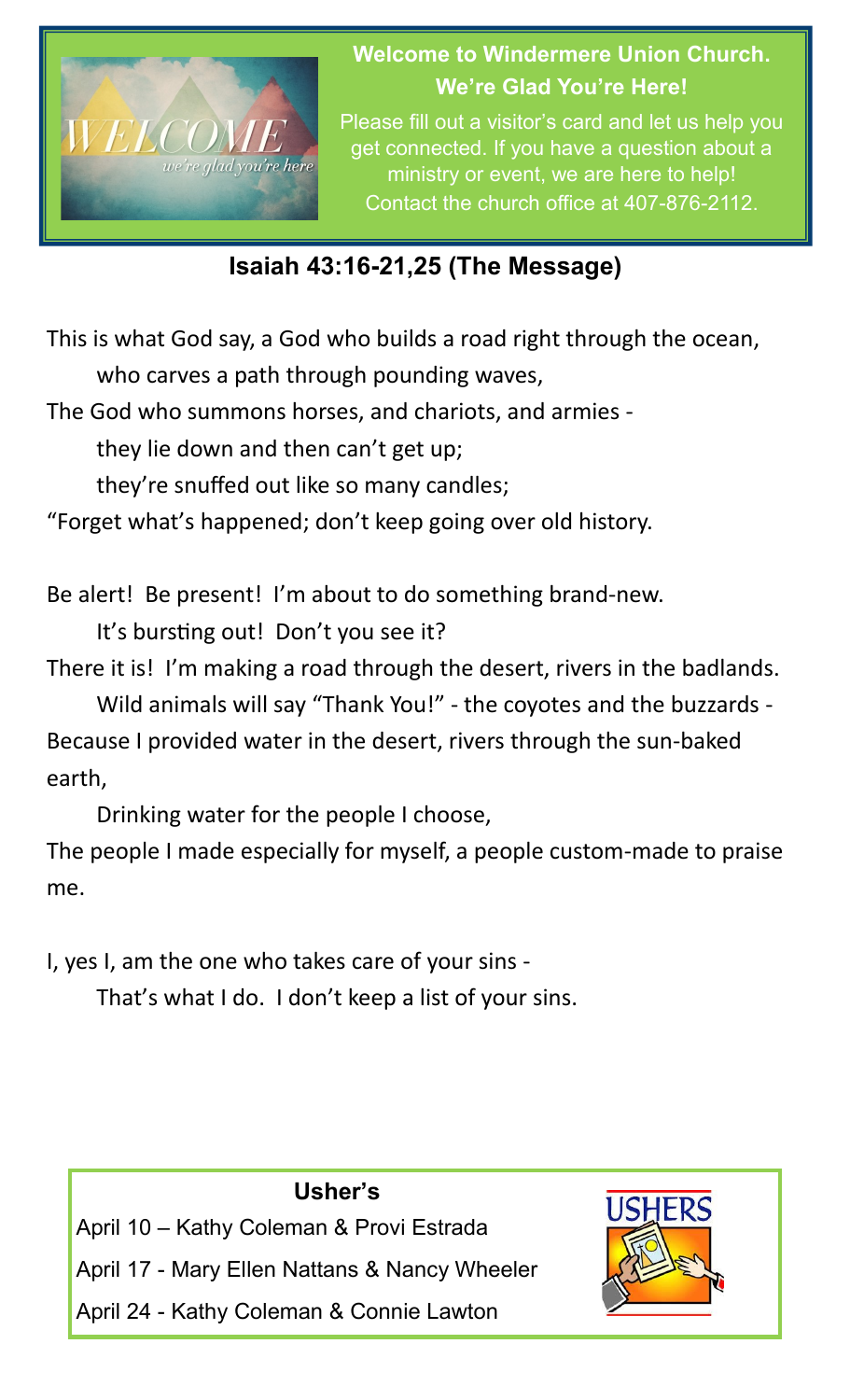#### **Announcements**

**Church Announcements** - If your ministry has an announcement to share with the congregation, please send your announcements to our office manager by 5pm on Wednesday.

**Adult Sunday School** – That's right Adult Sunday school is back!!! Class is on Sunday mornings at 9:00 am in the preschool kinder-gym. No preparation is needed. Everyone is welcome.

**Annual Easter Egg Hunt** - The W.U.C. Easter Egg Hunt will be held on Saturday, April 16th from 10:00 a.m. until 12:00 p.m. Bring your Easter baskets. There will be eggs to hunt, games to play and snacks to enjoy. If you have any questions, please contact Miss Chris,

Happyheart.chris@gmail.com .

**Easter Candy** - Easter will be here soon and the Easter Bunny is in the need of some sweets. The candy pieces need to be individually wrapped. Please bring the candy to church by Sunday, April 10th and drop off in the kitchen. If you have any questions, please contact Miss Chris, Happyheart.chris@gmail.com .

**Easter Flowers** > We will decorate the church with flowers on Easter Sunday. The cost of the flowers are \$10.00 each. If you are interested in flowers in memory or in honor of your loved one visit one visit the Windermere website under members and click on Easter flowers and order yours.

**Help Support Windermere Union Church When You Shop on Amazon** -

You can shop at Amazon and donate to WUC at no cost to you. Whenever you shop on Amazon you can help support WUC by making your purchases through Amazon Smile. Amazon Smile will donate 0.5% of the purchase price of your eligible purchases to WUC. Please contact the church office or Jim Goehring for details.

Lenten Series via Zoom - is on a break this week, but will continue next week on Sunday, April 10<sup>th</sup>. What is your Passion?" Zoom Lenten Series. Is Members of our congregation sharing their stories of inspiration and motivation on their journey to discovering their faith and how service and life experiences have led them to where they are now in their journey. Please join us on April 10<sup>th</sup> with our presenters Rev. Luis  $\&$  Zaida. Perez at 6:00pm. Small Group <sup>-</sup> Will gather on Friday, April 22<sup>nd</sup> at 7pm. Everyone is welcome. For more information, please contact Martha H. at harrimanfamily2@gmail.com.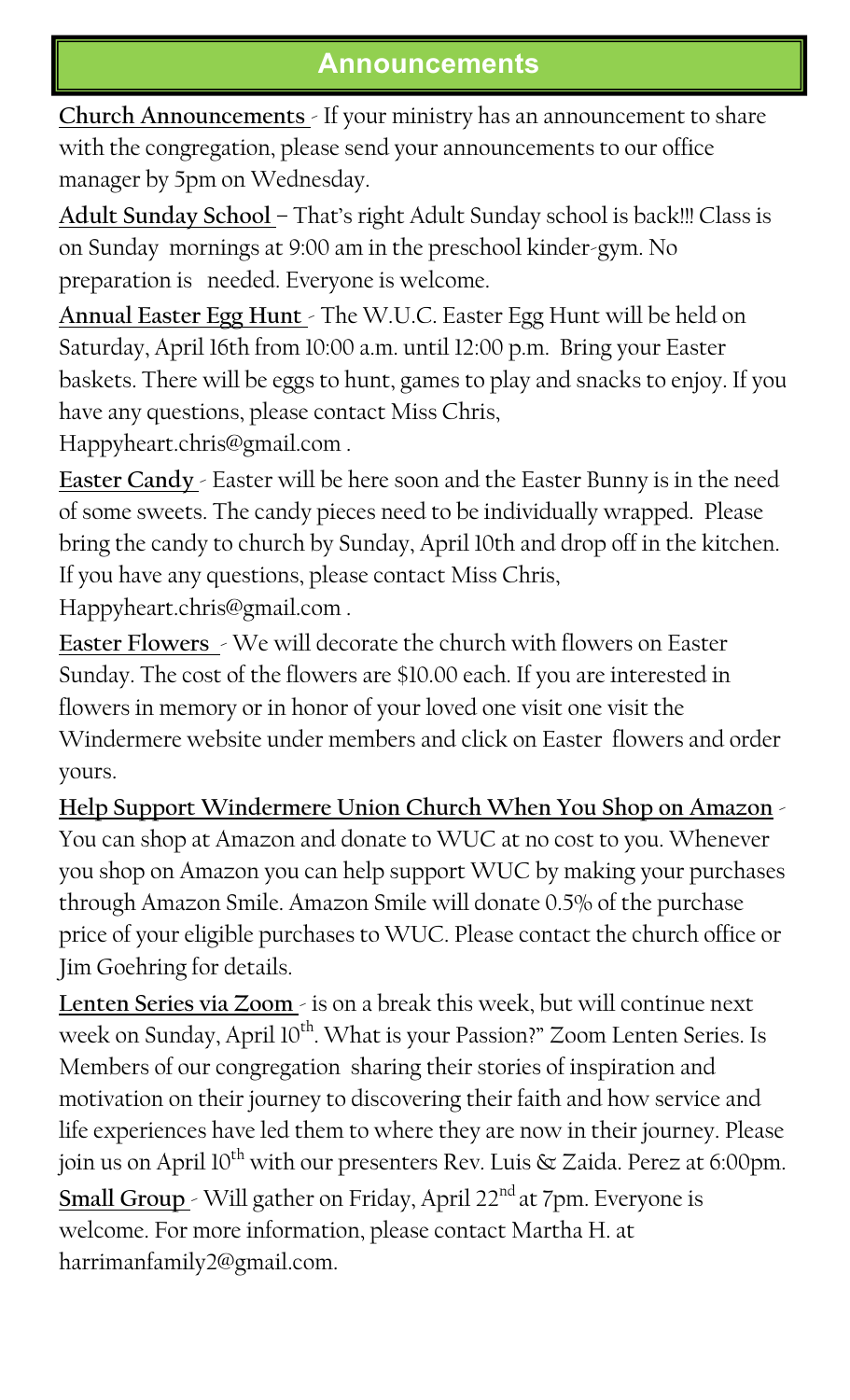

CONCERNS expressed by members and friends. Please pray for:

><> Mikey Young is deployed. Cards and letters can be sent to Damon Young, 384th MCT, APO, AE 09015

#### *~God we know You hear our prayers~*

CELEBRATIONS from church members and friends

><> Martha Harriman - I would like to celebrate last Saturday's retreat. Lots of excitement for the future of Windermere Union. Thank you to Dennis Snow

#### *~Thank You God for blessing us~*

*PLEASE REMEMBER TO COMPLETE the C and C SLIPS, TO HELP ENSURE ACCURACY. The Cs and Cs listed above are from completed slips and internet messages sent to the church office at office@windermereunion.org. Please submit your Cs and Cs no later than Monday morning in order to be included in the next bulletin*



**Birthdays Are Great and We Want to Celebrate With You!** Please contact Ann Green, **[ggreen7@cfl.rr.com](mailto:ggreen7@cfl.rr.com)** or 407-293-8892 with those special dates for all your family members so we can recognize and wish one and all a Happy Birthday!

| April 1  | <b>Karen Berwick</b>   | April 17 | <b>Todd Bednarek</b>     |
|----------|------------------------|----------|--------------------------|
|          |                        |          |                          |
| April 3  | <b>Scotty Stumpf</b>   | April 17 | <b>Jessica Picard</b>    |
| April 4  | Lin Wilensky           | April 18 | <b>Katherine Buscall</b> |
| April 6  | Donna Venable          | April 20 | <b>Cameron Snell</b>     |
| April 7  | Laura Costello         | April 21 | Del Harriman             |
| April 10 | <b>Connie Lawton</b>   | April 23 | <b>Steve Case</b>        |
| April 13 | Debbie Centeno         | April 24 | <b>Marcelino Rivera</b>  |
| April 13 | <b>Carl Kieper</b>     | April 26 | <b>Paul Bednarek</b>     |
| April 14 | <b>Jennifer Harris</b> | April 26 | Dawn Eckbreth            |
| April 16 | Provi Estrada          | April 28 | <b>Phil Costello</b>     |
| April 17 | <b>Dennis Snow</b>     | April 28 | <b>Malena Larenas</b>    |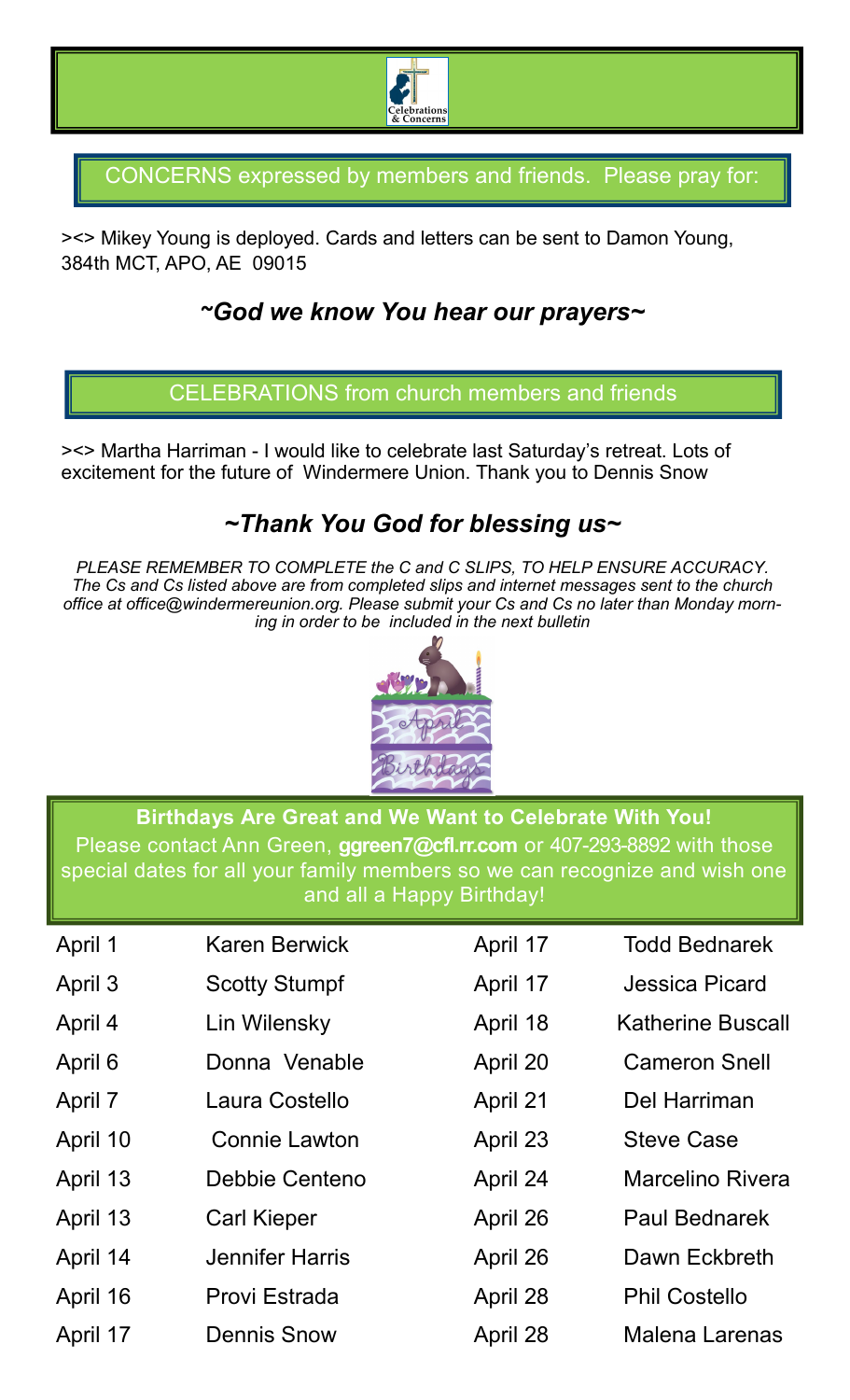

#### **God of Grace and God of Glory**

God of grace and God of glory, on your people pour Your power; crown your ancient church's story; Bring its bud to glorious flower. Grant us wisdom, grant us courage, For the facing of this hour, For the facing of this hour.

Set our feet on lofty places, Gird our lives that they may be, armored with all Christ-like graces, in the fight to set us free. Grant us wisdom, grant us courage, In the quest for liberty, In the quest for liberty.

Save us from weak resignation to the evils we deplore; Let the search for Your salvation, Be our glory evermore. Grant us wisdom, grant us courage, Serving You Whom we adore, Serving You Whom we adore.